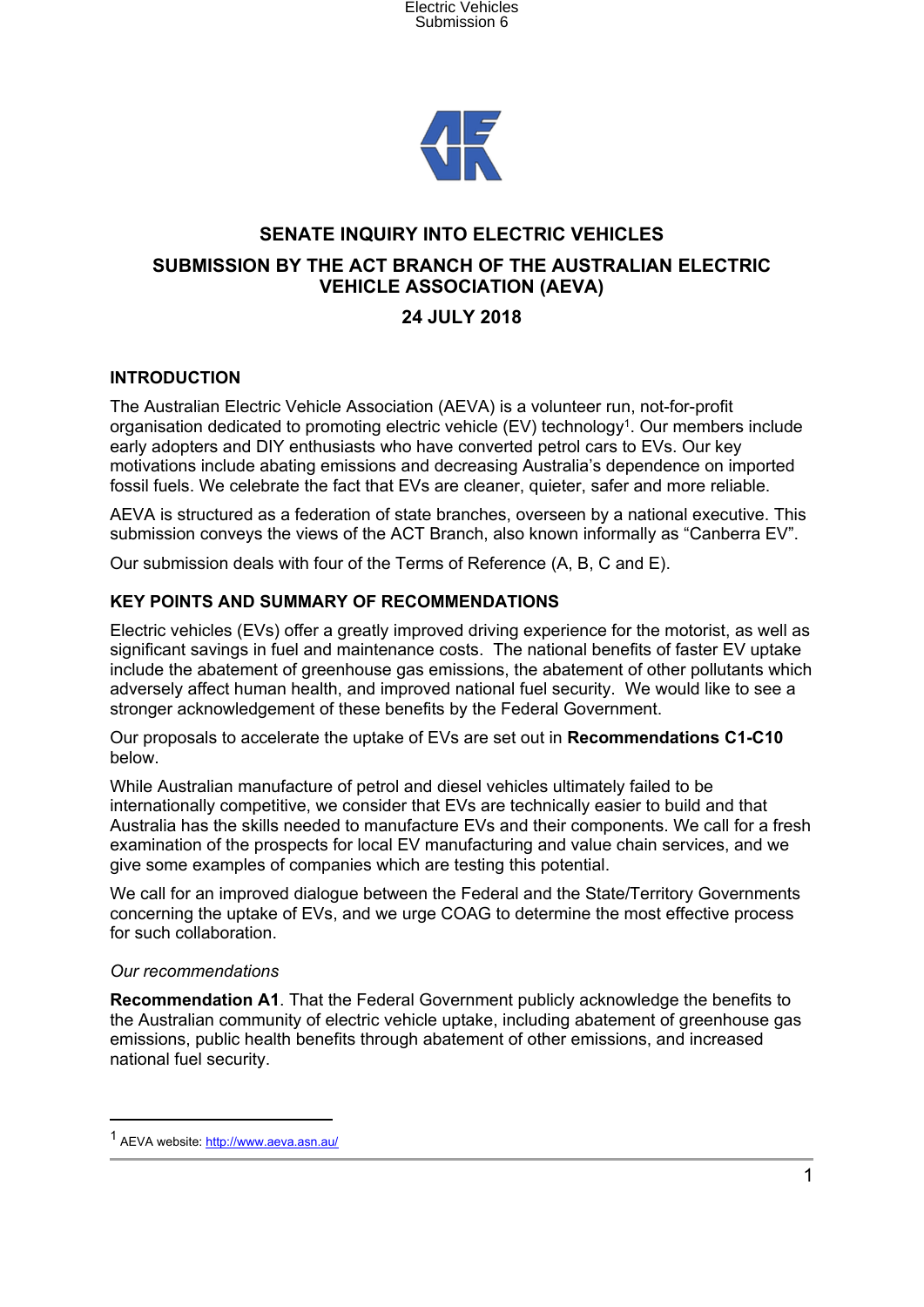**Recommendation A2**. That the Federal Government develop a medium term plan to migrate the existing fuel excise to a mixture of a reduced fuel excise and a per-kilometre levy applied to all vehicles.

**Recommendation B1**. That the Federal Government maintain and strengthen the capability of the Clean Energy Finance Corporation to provide investment support to companies involved in electric vehicle manufacturing and supply chain activities.

**Recommendation B2**. That state and territory governments provide funding to the TAFE sector to develop programs for retraining auto mechanics and related trades to work in the electric vehicle sector.

**Recommendation C1**. That the Ministerial Forum on Vehicle Emissions discuss the development of an EV roadmap for Australia, similar to that developed in New Zealand.

**Recommendation C2**. That the Federal Government announce and implement a target of no greater than 105g/km, arising from its 2016 examination of fuel efficiency standards.

**Recommendation C3**. That the Federal Government exempt new EV purchases from GST for defined period, or until EVs reach a defined percentage of the national car fleet.

**Recommendation C4**. That other state and territory governments emulate the ACT policy of exempting all new EV sales from stamp duty.

**Recommendation C5**. That the Federal Government either exempt EVs from the Luxury Car Tax, or restore the level of preference to low emission vehicles which prevailed in 2009.

**Recommendation C6**. That other state and territory governments emulate the ACT policy of reducing annual registration fees for low emission vehicles, and ensure that EV drivers are not penalised by the greater tare weight of their vehicles.

**Recommendation C7***.* That the COAG Transport and Infrastructure Council discuss a range of financial incentive options for encouraging the uptake of EVs, with a view to determining a nationally consistent approach.

**Recommendation C8**. That the Federal Government, and the other State and Territory Governments, emulate the ACT policy of setting a target date for newly leased government car fleet vehicles to be zero-emission vehicles.

**Recommendation C9**. That state and territory governments develop plans to fill any gaps in EV charging infrastructure, to ensure that all major highways feeding regional and remote towns are covered.

**Recommendation C10**. That state and territory governments consult with relevant stakeholders (such as the AEVA, NRMA, the EV Council, and the Strata Community Association) to develop solutions to the home charging needs of EV-owning apartment dwellers.

**Recommendation C11**. That the Ministerial Forum on Vehicle Emissions discuss the sunset dates for petrol and diesel vehicles announced by France, the UK, the Netherlands and China, and their implications for Australia.

**Recommendation E1**. That COAG determine the most appropriate process for future collaboration on national policies to accelerate the uptake of EVs, including possible roles for the Transport and Infrastructure Council, and the Ministerial Forum on Vehicle Emissions.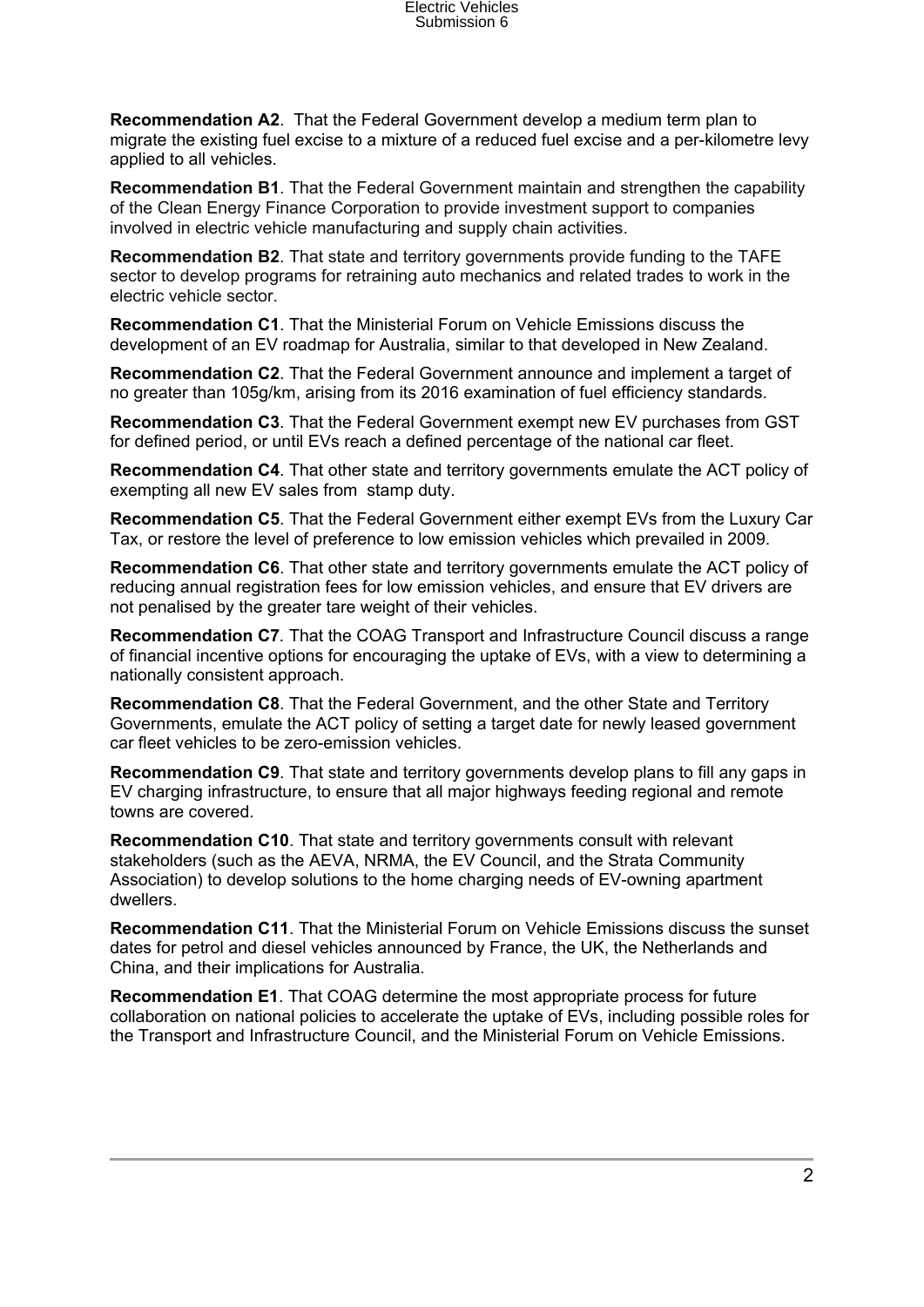# Electric Vehicles Submission 6

#### **TERM OF REFERENCE A "THE POTENTIAL ECONOMIC, ENVIRONMENTAL AND SOCIAL BENEFITS OF WIDESPREAD ELECTRIC VEHICLE UPTAKE IN AUSTRALIA"**

Key benefits of EV uptake, for the motorist and for the wider community<sup>2</sup>, are as follows.

For the motorist:

- significant reductions in running and maintenance costs;
- good vehicle performance, including responsiveness and high torque; and
- ability to charge in a variety of locations, including at home.

For the community:

- abatement of greenhouse gas emissions;
- elimination of other emissions which impact public health;
- ability to contribute to "demand response" in the national electricity grid;
- $\bullet$  a boost to GDP, according to some analysts<sup>3</sup>; and
- diversification of national energy sources, with associated greater fuel security.

However, we recognise that there are some disadvantages or issues with EVs:

- significantly higher purchase prices currently;
- limitations in range, with a significantly longer time to charge an EV than to refuel a petrol vehicle; and
- a potential future impact on government revenue from fuel excise.

We make the following comments on the economic, environmental and social benefits.

#### *Economic benefits – for motorists*

Before noting the economic benefits for the motorist, we acknowledge that a new EV costs considerably more than a comparable new Internal Combustion Engine (ICE) vehicle. Currently this price premium is likely to be in the range \$10,000 to \$15,000 <sup>4</sup> . This is due to lower economies of scale and significant battery costs. However, battery costs are declining (they fell by 73% between 2010 and 2016<sup>5</sup>) and economies of scale are shifting (global annual sales of plug-in vehicles increased six-fold from 2013 to 2017 <sup>6</sup>). A respected forecaster has predicted that "the upfront cost of EVs will become competitive on an unsubsidised basis starting in 2024 ... as battery prices continue to fall" 7.

The motorist of 2018 who is willing to buy a new EV will experience vastly lower fuel and maintenance costs. The fuel for a petrol car typically costs about \$12-15 per 100km while the electricity to charge an EV typically costs about \$4 per 100km, and less if it is charged at offpeak times or from domestic solar PV. In addition, maintenance costs of an EV are significantly lower because an EV has fewer moving parts, no exhaust system, less need for cooling, less brake wear due to regenerative braking, and no need to change engine oil, fan belts, air filters, timing belts, head gaskets, cylinder heads and spark plugs 8.9.

<sup>&</sup>lt;sup>2</sup> Electric vehicle benefits. <https://www.energy.gov/eere/electricvehicles/electric-vehicle-benefits>

<sup>3</sup> Renew economy, 29 March 2018. <https://reneweconomy.com.au/evs-account-half-australia-new-car-sales-2030/>

<sup>4</sup> For example, a new Hyundai Ioniq EV has a projected price of \$43,000 while a new Hyundai i30 petrol car is priced around \$30,000

<sup>5</sup> Batteries keep on getting cheaper. Clean Technica, 11 December 2017. [https://cleantechnica.com/2017/12/11/batteries-keep](https://cleantechnica.com/2017/12/11/batteries-keep-getting-cheaper/)[getting-cheaper/](https://cleantechnica.com/2017/12/11/batteries-keep-getting-cheaper/)

<sup>6</sup> <http://www.ev-volumes.com/>

<sup>7</sup> Bloomberg New Energy Finance. Electric vehicle outlook 2018. <https://about.bnef.com/electric-vehicle-outlook/>

<sup>8</sup> FleetCarma, 30 April 2018. <https://www.fleetcarma.com/electric-vehicles-lower-maintenance-costs/>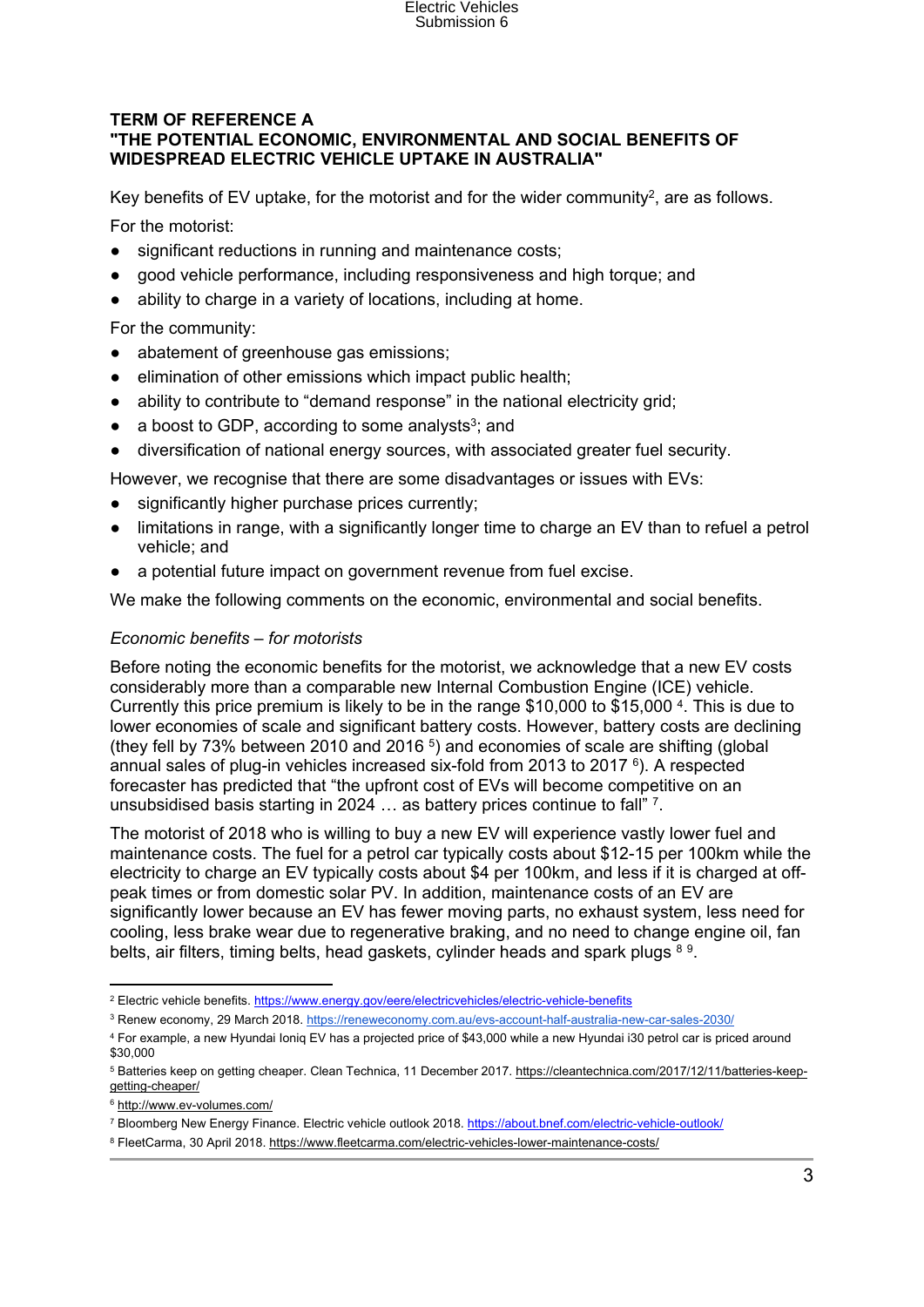Electric Vehicles<br>Submission 6

Partly offsetting these maintenance savings are battery replacement costs. Depending on the warranty offered by the car maker, and the country, motorists may be faced with a substantial cost to replace the batteries<sup>10</sup>.

#### *Economic benefits – for the nation*

According to a report by PricewaterhouseCoopers, doubling Australia's EV uptake would increase real GDP by \$2.9 billion, increase net employment by 13,400 jobs, and reduce the cost of fuel imports by \$15 billion<sup>11</sup>.

EVs offer a fuel security benefit. The Federal Government recently announced a review of Australia's transport fuel security, citing Australia's failure to maintain international standards, and our vulnerability to supply shortfalls<sup>12</sup>. There is an obligation to store at least 90 days of liquid fuels under the International Energy Program, but Australia is storing well below this requirement. EVs will improve national fuel security by reducing demand for imported fuels<sup>13</sup>, and a shift from imported fuel to locally generated electricity would significantly improve Australia's balance of payments<sup>14</sup>.

EVs can play a positive role in "demand response" strategies to reduce peak loads on the national electricity grid, thus reducing electricity costs for all consumers<sup>15</sup>.

The existing fuel excise raises about \$10 billion per year, but is declining due to improvements in the fuel efficiency of vehicles<sup>16</sup>. This trend will be reinforced by the uptake of EVs. Effectively, the fuel excise is a preference to EV drivers, but we accept that these drivers must also contribute to the costs of Australia's roads. We favour continuing a fuel excise at a lower level, and supplementing it through a per-kilometre levy applied to all vehicles. This would simultaneously discourage people from purchasing petrol and diesel vehicles which have negative environmental and health impacts, while also fairly charging all road users for the maintenance of the national road system.

#### *Environmental benefits*

As Australia's electricity sector is progressively transformed, the decarbonisation of the transport sector (which already accounts for 18% of Australia's emissions) will become a priority for meeting our Paris Agreement commitments and for ensuring that Australia contributes its fair share to limiting global warming to 2°C and preferably less.

In the ACT, transport will represent 62% of all greenhouse gas emissions once electricity emissions fall to zero due to the ACT's 2020 renewable energy target<sup>17</sup>.

16 Parliamentary Library. Revenue from road use.

<sup>9</sup> Forbes, 14 January 2018, [https://www.forbes.com/sites/jeffmcmahon/2018/01/14/electric-vehicles-cost-less-than-half-as](https://www.forbes.com/sites/jeffmcmahon/2018/01/14/electric-vehicles-cost-less-than-half-as-much-to-drive/)[much-to-drive/](https://www.forbes.com/sites/jeffmcmahon/2018/01/14/electric-vehicles-cost-less-than-half-as-much-to-drive/)

<sup>&</sup>lt;sup>10</sup> In the US a first generation Nissan LEAF has a warranty of 5 years (or 100,000 km) against battery capacity loss, with a cost of about US \$5500 to replace the batteries. This option is not available in Australia. Clean Technica, 4 October 2017. <https://cleantechnica.com/2017/10/04/nissan-leaf-replacement-battery-will-cost-5499/>

<sup>11</sup> Prepared for the Electric Vehicle Council, the NRMA and the St Baker Energy Innovation Fund. Cited in *RenewEconomy*, 29 March 2018. <https://reneweconomy.com.au/evs-account-half-australia-new-car-sales-2030/>

<sup>12</sup> RenewEconomy, 7 May 2018. [https://reneweconomy.com.au/will-australia-turn-to-evs-to-address-poor-fuel-security-or-ignore](https://reneweconomy.com.au/will-australia-turn-to-evs-to-address-poor-fuel-security-or-ignore-them-53143/)[them-53143/](https://reneweconomy.com.au/will-australia-turn-to-evs-to-address-poor-fuel-security-or-ignore-them-53143/)

<sup>13</sup> NRMA. The future is electric. October 2017. <https://www.mynrma.com.au/-/media/documents/the-future-is-electric.pdf?la=en> <sup>14</sup> Tesla Owners Club of Australia. Submission to this Inquiry.

<sup>15</sup> EVAdoptioin, 18 February 2018. [http://evadoption.com/evs-as-demand-response-vehicles-for-the-power-grid-and-excess](http://evadoption.com/evs-as-demand-response-vehicles-for-the-power-grid-and-excess-clean-energy/)[clean-energy/](http://evadoption.com/evs-as-demand-response-vehicles-for-the-power-grid-and-excess-clean-energy/)

[https://www.aph.gov.au/About\\_Parliament/Parliamentary\\_Departments/Parliamentary\\_Library/pubs/BriefingBook45p/FundingRo](https://www.aph.gov.au/About_Parliament/Parliamentary_Departments/Parliamentary_Library/pubs/BriefingBook45p/FundingRoads) [ads](https://www.aph.gov.au/About_Parliament/Parliamentary_Departments/Parliamentary_Library/pubs/BriefingBook45p/FundingRoads)

<sup>17</sup> ACT's Climate Strategy: to a Net Zero Emissions territory. Discussion paper, page 16. [https://www.yoursay.act.gov.au/zero-](https://www.yoursay.act.gov.au/zero-emissions)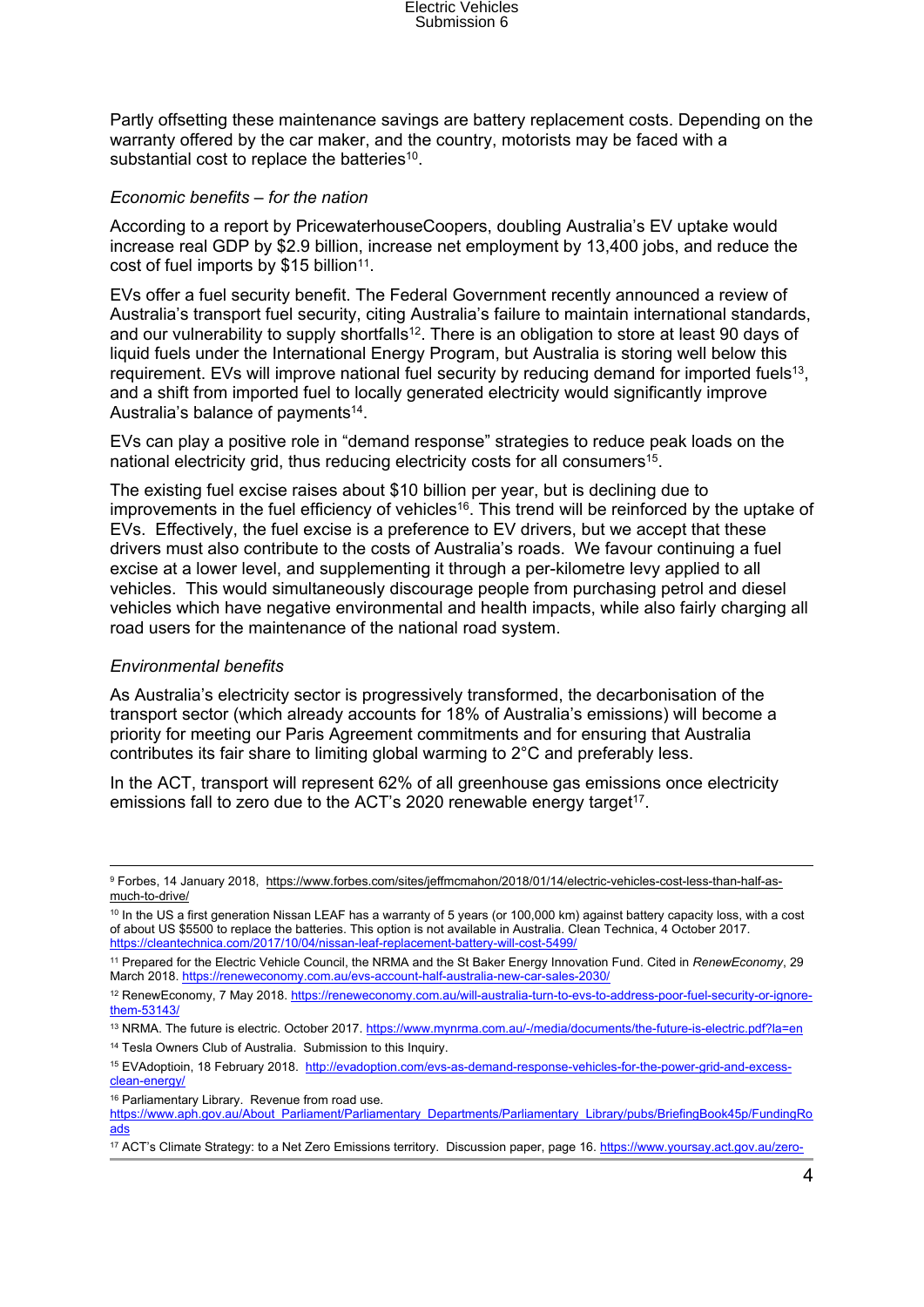When charged using electricity from renewable sources, EVs produce zero emissions. Even when charged from the grid, and when emissions from manufacture are included, EVs produce less emissions than an ICE vehicle<sup>18</sup>. EVs are thus key to driving down emissions and mitigating climate impacts in the transport sector. A 2016 report<sup>19</sup> found that a shift to 100% EVs would eliminate at least 6% of Australia's total greenhouse emissions.

In the medium to long term future (say, after 2025) a convergence of EVs with autonomous (self-driving) technology, coupled with ride-sharing and a trend away from car ownership to "transport as a service", could deliver major environmental land use benefits, associated with dramatic reductions in the number of vehicles required to meet urban transport needs. For Canberra, such a change has been modelled by Kent Fitch<sup>20</sup>.

#### *Social benefits (with a focus on health)*

EVs abate other emissions (such as nitrogen oxides, sulphur oxides and particulates) which have negative health impacts<sup>21</sup>. An analysis of the health impacts of transport emissions in Australia<sup>22</sup> estimated that in the year 2000, motor vehicle-related ambient air pollution accounted for between 900 and 4500 morbidity cases—cardiovascular and respiratory diseases and bronchitis—and between 900 and 2000 early deaths.

These environmental, health and fuel security benefits are significant. The delivery of these benefits could be accelerated with encouragement from the Federal Government, similar to the encouragement that we see currently in New Zealand. Such encouragement could take the form of a Ministerial Statement or an aspirational target.

**Recommendation A1**. That the Federal Government publicly acknowledge the benefits to the Australian community of electric vehicle uptake, including abatement of greenhouse gas emissions, public health benefits through abatement of other emissions, and increased national fuel security.

**Recommendation A2**. That the Federal Government develop a medium term plan to migrate the existing fuel excise to a mixture of a reduced fuel excise and a per-kilometre levy applied to all vehicles.

#### **TERM OF REFERENCE B "OPPORTUNITIES FOR EV MANUFACTURING AND EV SUPPLY AND VALUE CHAIN SERVICES IN AUSTRALIA, AND RELATED ECONOMIC BENEFITS"**

Any assessment of EV manufacturing opportunities in Australia must face the historical fact that Australia has struggled to develop viable, sustainable manufacturing industries, due to factors such as low economies of scale and relatively high labour costs. The closure of local car manufacturing and assembly in Australia during the past four years has underscored the challenges.

Nevertheless, the fact that Australia has significant resources in raw materials (including

[emissions](https://www.yoursay.act.gov.au/zero-emissions)

[https://bitre.gov.au/publications/2005/files/wp\\_063.pdf](https://bitre.gov.au/publications/2005/files/wp_063.pdf)

<sup>&</sup>lt;sup>18</sup> Cleaner cars from cradle to grave.

[https://www.researchgate.net/publication/283854561\\_Cleaner\\_Cars\\_from\\_Cradle\\_to\\_Grave\\_How\\_Electric\\_Cars\\_Beat\\_Gasolin](https://www.researchgate.net/publication/283854561_Cleaner_Cars_from_Cradle_to_Grave_How_Electric_Cars_Beat_Gasoline_Cars_on_Lifetime_Global_Warming_Emissions) [e\\_Cars\\_on\\_Lifetime\\_Global\\_Warming\\_Emissions](https://www.researchgate.net/publication/283854561_Cleaner_Cars_from_Cradle_to_Grave_How_Electric_Cars_Beat_Gasoline_Cars_on_Lifetime_Global_Warming_Emissions)

<sup>19</sup> Beyond Zero Emissions. Electric vehicles report. August 2016. <http://bze.org.au/electric-vehicles-report/>

<sup>&</sup>lt;sup>20</sup> Kent Fitch. Canberra autonomous car simulation. <http://canberraautonomouscars.info/>

<sup>21</sup> Ministerial Forum on Vehicle Emissions. Better fuel for cleaner air: discussion paper. December 2016.

<http://www.environment.gov.au/system/files/consultations/f3f4acc3-f9e6-4cc3-8a1e-a59a6490cffd/files/better-fuel-cleaner-air.pdf> <sup>22</sup> BITRE Working paper 63. The health impacts of transport emissions in Australia (2005).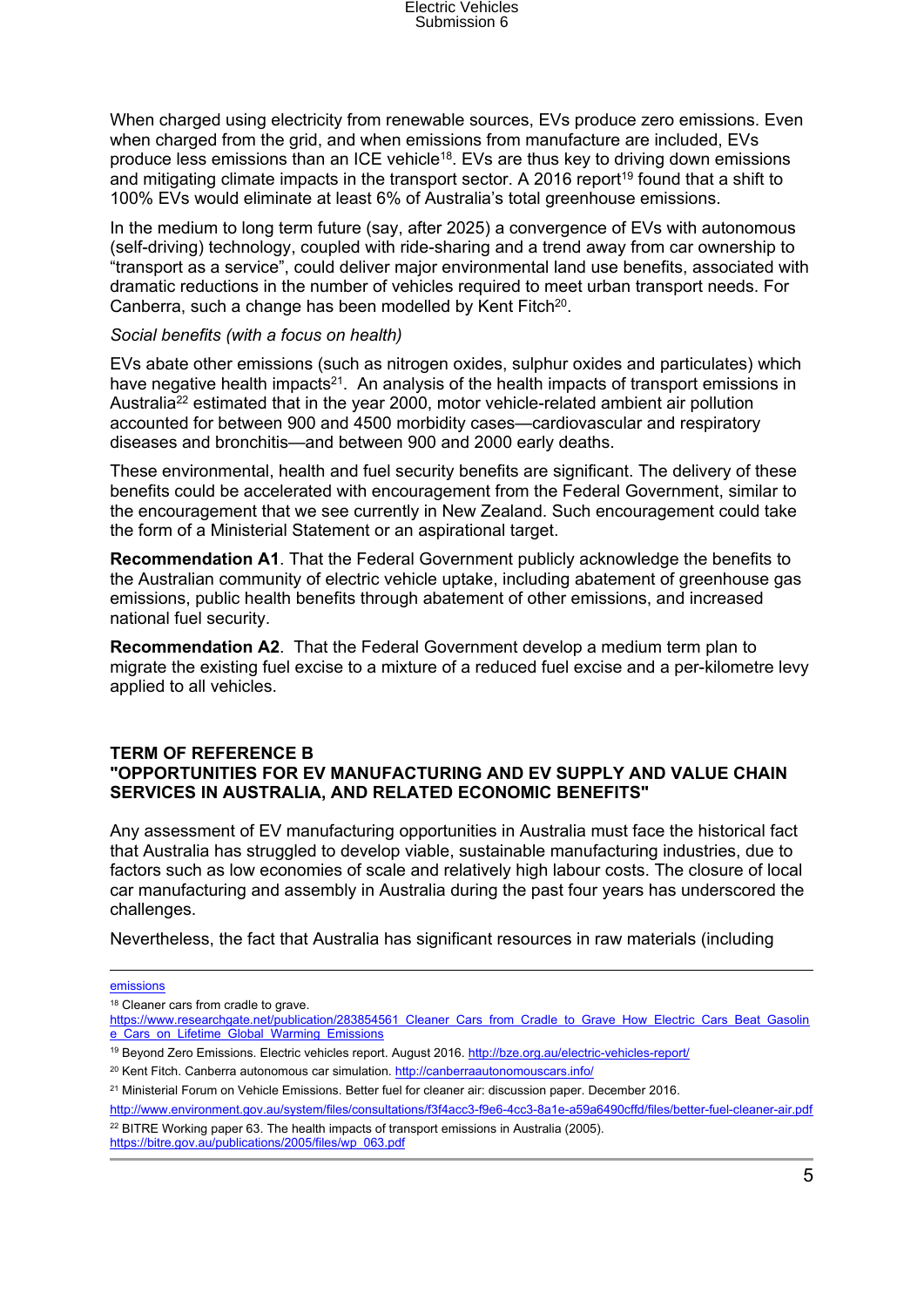materials required for EV batteries) and significant potential to exploit automated manufacturing processes, should encourage a fresh examination of the prospects for local EV manufacturing and value chain services. In **Appendix 1** we cite some examples of companies and university researchers which are demonstrating this potential.

Governments can stimulate such business initiatives. For example, the Clean Energy Finance Corporation (CEFC) invests in "accelerated electrification and fuel switching, especially in the transport sector" <sup>23</sup> and has provided investment support to SEA Electric.

The likely growth of EV uptake in Australia during the 2020s has the potential to disrupt existing businesses based on internal combustion engine vehicles. There will be a significant challenge in retraining some categories of workers (such as auto mechanics) to service and maintain EVs. Governments can play a part in encouraging TAFE to support this transition.

**Recommendation B1**. That the Federal Government maintain and strengthen the capability of the Clean Energy Finance Corporation to provide investment support to companies involved in electric vehicle manufacturing and supply chain activities.

**Recommendation B2**. That state and territory governments provide funding to the TAFE sector to develop programs for retraining auto mechanics and related trades to work in the electric vehicle sector.

#### *Mining of lithium and other relevant minerals*

Observers have noted that Australia has an opportunity to capitalise on increased demand for lithium and other high value metals and minerals, driven by the global shift to EVs.

Bloomberg New Energy Finance has forecast that demand for copper, high-purity nickel, cobalt and lithium used in the manufacture of EV battery packs will rise by a factor of 20-40 times by 2030, as sales of EVs rise to 30 million. It estimates that the supply of these materials for batteries would be worth \$US75 billion in the year 2030.

In discussing this opportunity, *RenewEconomy* noted<sup>24</sup> that Australia must act decisively to take advantage of its leading position in the global lithium resources market, or risk missing out on what could be a \$2 trillion value supply chain.

Western Australia is expected to produce more than half of the world's lithium supply by the end of 2018<sup>25</sup>. While much of this may be exported to China given its potentially dominant role in lithium-ion battery manufacturing, there is surely an imperative for Australia to examine the prospects for domestic battery manufacture, especially if this were coupled with EV manufacturing or assembly.

#### **TERM OF REFERENCE C "MEASURES TO SUPPORT THE ACCELERATION OF EV UPTAKE"**

Given the benefits discussed above, it is desirable to "kick-start" the market for EVs in Australia, and to influence the growth curve for EV uptake, by bending it upwards in its early stages.

Many other countries, and sub-national jurisdictions, are taking action to do just this. For example, they are:

<sup>&</sup>lt;sup>23</sup> Clean Energy Finance Corporation. Where we invest. <https://www.cefc.com.au/where-we-invest.aspx>

<sup>&</sup>lt;sup>24</sup> Australia on cusp of new mining boom, driven by electric vehicles. [https://reneweconomy.com.au/australia-on-cusp-of-new](https://reneweconomy.com.au/australia-on-cusp-of-new-mining-boom-driven-by-electric-vehicles-11868/)[mining-boom-driven-by-electric-vehicles-11868/](https://reneweconomy.com.au/australia-on-cusp-of-new-mining-boom-driven-by-electric-vehicles-11868/)

<sup>25</sup> Sydney Morning Herald, 29 April 2018. [https://www.smh.com.au/business/companies/australia-tipped-to-soon-produce-more](https://www.smh.com.au/business/companies/australia-tipped-to-soon-produce-more-than-half-of-the-world-s-lithium-20180427-p4zc5h.html)[than-half-of-the-world-s-lithium-20180427-p4zc5h.html](https://www.smh.com.au/business/companies/australia-tipped-to-soon-produce-more-than-half-of-the-world-s-lithium-20180427-p4zc5h.html)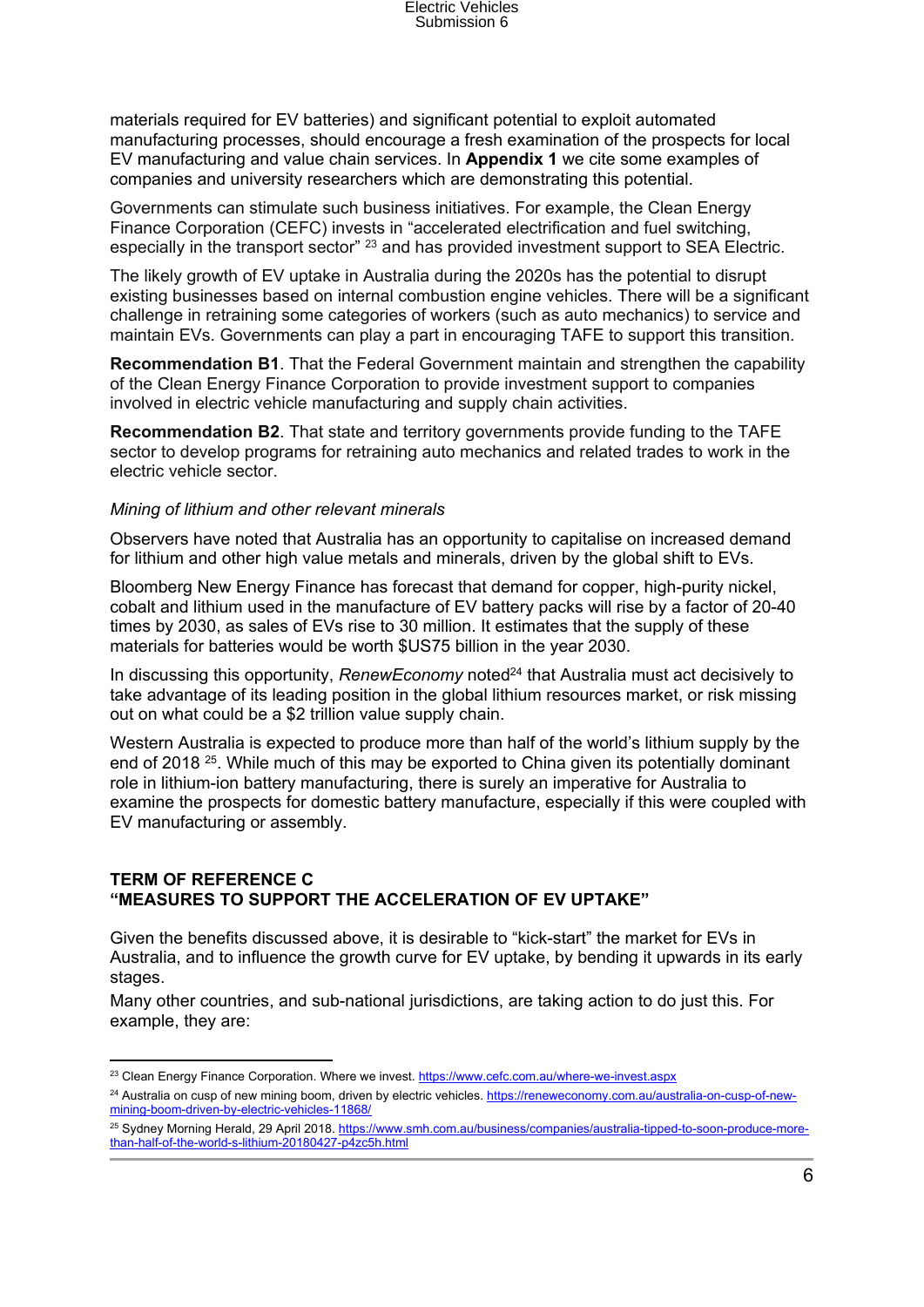- establishing roadmaps and targets for the take-up of EVs;
- implementing and strengthening fuel efficiency standards;
- offering purchase and registration incentives for EVs;
- setting procurement targets, especially for government car fleets;
- funding or otherwise encouraging the rollout of charging infrastructure; and
- announcing sunset dates for petrol and diesel vehicles.

In Australia, both levels of Government (State/Territory and Federal) should collaborate to implement such measures. We will address each of these measures in turn.

#### *Roadmaps and targets*

Many countries have targets or "roadmaps" for the uptake of EVs. For example, the New Zealand Electric Vehicles Programme<sup>26</sup>, in addition to economic incentives, includes:

- a target to double the number of EVs in NZ every year to reach approximately 64,000 by 2021;
- a nation-wide EV information and promotion campaign; and
- an EV leadership group across business, local and central government.

The results can be seen in the wider range of EV models that are currently available in New Zealand compared to Australia, and the higher levels of EV sales in New Zealand<sup>27</sup>.

Ideally the Federal Government should lead the development of a similar roadmap for Australia. In the absence of such action, states and territories should consider establishing their own roadmaps.

**Recommendation C1**. That the Ministerial Forum on Vehicle Emissions discuss the development of an EV roadmap for Australia, similar to that developed in New Zealand.

We note that the New Zealand roadmap includes provision for a national "EV information and promotion campaign". We consider that local governments can play a useful role by facilitating "EV expos" and by underwriting the public liability insurance costs for such informational events.

## *Fuel efficiency standards*

Fuel efficiency standards have been introduced in many countries to encourage the uptake of lower-emitting petrol vehicles, as well as hybrid vehicles and EVs. In Australia, such standards have been under consideration since 2016 by the MFVE, which proposed three options for emissions targets, and called for submissions<sup>28</sup>. The strongest target option (105 grams of  $CO<sub>2</sub>$  emitted per km travelled) is weaker than measures planned by the EU and South Korea for the same timeframe<sup>29</sup>. For example, the EU target will be 95g/km by 2021, to be phased in from 2020  $30$ .

The *Australian electric vehicle market study<sup>31</sup>* found that "implementation of 105g/km fuel efficiency standard would underpin a significant increase in [plug-in] EVs in Australia".

 $30$  European Commission: climate action. Reducing  $CO<sub>2</sub>$  emissions from passenger cars. [https://ec.europa.eu/clima/policies/transport/vehicles/cars\\_en](https://ec.europa.eu/clima/policies/transport/vehicles/cars_en)

<sup>31</sup> Energeia. Australian electric vehicle market study: prepared for ARENA and CEFC. <https://arena.gov.au/assets/2018/06/australian-ev-market-study-report.pdf>

<sup>&</sup>lt;sup>26</sup> New Zealand Ministry of Transport. Electric vehicles. <http://www.transport.govt.nz/ourwork/climatechange/electric-vehicles/> <sup>27</sup> Go Auto News, 19 July 2018. <https://premium.goauto.com.au/nz-evs-powering-on/>

<sup>28</sup> Ministerial Forum on Vehicle Emissions. <https://infrastructure.gov.au/vehicles/environment/forum/index.aspx>

<sup>&</sup>lt;sup>29</sup> For more detail on this point, and further citations, see the 350 Australia submission to the MFVE: <http://world.350.org/canberra/ministerial-forum-on-vehicle-emissions-submission-march-2017/>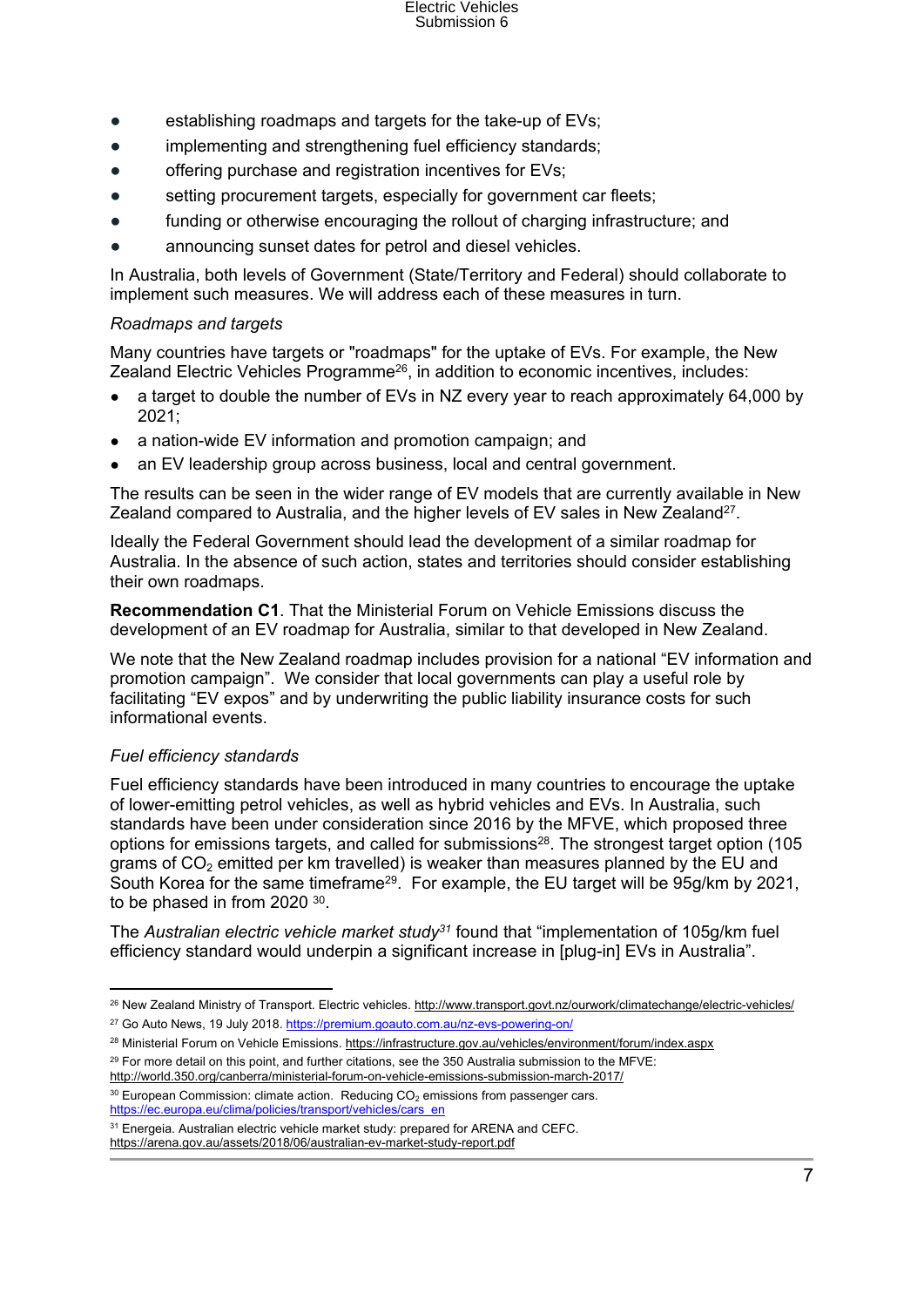There is a risk that Australia will become a "dumping ground" for inefficient petrol and diesel vehicles if such efficiency standards are not implemented<sup>32</sup>.

Since that call for submissions in late 2016, no outcome has been announced. We urge the Federal Government to announce an outcome from this process, and preferably support a target no weaker than 105g/km.

**Recommendation C2**. That the Federal Government announce and implement a target of no greater than 105g/km, arising from its 2016 examination of fuel efficiency standards.

We emphasise that implementation of these standards will also encourage the uptake of hybrid (including plug-in hybrid) vehicles which, due to their long range, are well suited to the needs of drivers in rural, remote and regional areas. The targets would also result in significant fuel savings for motorists in rural areas that frequently drive long distances. The reported opposition to these targets from some members of Parliament<sup>33</sup> may not have taken account of this.

#### *Purchase and registration incentives*

Many countries and sub-national jurisdictions have implemented purchase rebates to encourage the uptake of EVs. In most cases, rebates are offered only to the first cohort of applicants, with the aim of stimulating the initial uptake of EVs. For example, the United States has a federal tax credit of US\$7500, which begins to phase out once a particular car maker has sold 200,000 EVs, and there are additional local incentives in many states. The United Kingdom has a Plug-in Car grant, capped at £5000, subject to the vehicle meeting certain criteria. Many other examples can be cited<sup>34</sup>.

In Australia, few incentives are available. The ACT has a scheme under which all vehicles emitting less than 130g/km are exempt from purchase stamp duty<sup>35</sup>. In the ACT, EVs also attract a 20% discount on the annual registration fee, but this discount is often cancelled out by the greater tare weight compared to a conventional vehicle.

The *Australian electric vehicle market study* found that "any increase in direct Australian financial incentives for [plug-in] EV adoption will drive improved [plug-in] EV model availability, which in turn will drive demand". There are several EV models which can be purchased in many countries overseas (including New Zealand), but are not available to the public in Australia, because the absence of meaningful purchase incentives sends a negative signal to the manufacturers. As the CEO of BMW Australia said: "we need, urgently, a set of short and medium term support options to kick-start our market: things like strong electric vehicle targets,  $CO_2$  emission targets, extended infrastructure and tax incentives"  $^{36}$ .

The *Australian electric vehicle market study* found that a purchase rebate of \$4000 would increase EV model availability by 20%, based on UK experience.

We note that the Federal Government's Luxury Car Tax imposes a lower tax burden on the purchasers of fuel efficient vehicles. This difference in tax levels has been eroded over the

[http://en.wikipedia.org/wiki/Government\\_incentives\\_for\\_plug-in\\_electric\\_vehicles](http://en.wikipedia.org/wiki/Government_incentives_for_plug-in_electric_vehicles)

<sup>35</sup> ACT Government. Vehicle Emission Reduction Scheme.

<sup>32</sup> The Conversation, 10 April 2015. [http://theconversation.com/could-australia-become-a-dumping-ground-for-high-emission](http://theconversation.com/could-australia-become-a-dumping-ground-for-high-emission-vehicles-38299)[vehicles-38299](http://theconversation.com/could-australia-become-a-dumping-ground-for-high-emission-vehicles-38299)

<sup>33</sup> For example, see The Australian, 31 May 2018. [https://www.theaustralian.com.au/national-affairs/carbon-laws-to-hit](https://www.theaustralian.com.au/national-affairs/carbon-laws-to-hit-carmakers-with-2bn-bill/news-story/e6d1173abb8ea8b1d401cb5eeb38a58f)[carmakers-with-2bn-bill/news-story/e6d1173abb8ea8b1d401cb5eeb38a58f](https://www.theaustralian.com.au/national-affairs/carbon-laws-to-hit-carmakers-with-2bn-bill/news-story/e6d1173abb8ea8b1d401cb5eeb38a58f)

<sup>34</sup> Government incentives for plug-in electric vehicles (Wikipedia article).

[https://www.accesscanberra.act.gov.au/app/answers/detail/a\\_id/2928/~/duty-payable-upon-registration-or-transfer-of-a-motor](https://www.accesscanberra.act.gov.au/app/answers/detail/a_id/2928/~/duty-payable-upon-registration-or-transfer-of-a-motor-vehicle#!tabs-2)[vehicle#!tabs-2](https://www.accesscanberra.act.gov.au/app/answers/detail/a_id/2928/~/duty-payable-upon-registration-or-transfer-of-a-motor-vehicle#!tabs-2)

<sup>36</sup> Nissan, Tesla and BMW urge Australia to up EV support. Inside EVs, 12 March 2018. [https://insideevs.com/nissan-tesla](https://insideevs.com/nissan-tesla-bmw-urge-australia-to-up-ev-support/)[bmw-urge-australia-to-up-ev-support/](https://insideevs.com/nissan-tesla-bmw-urge-australia-to-up-ev-support/)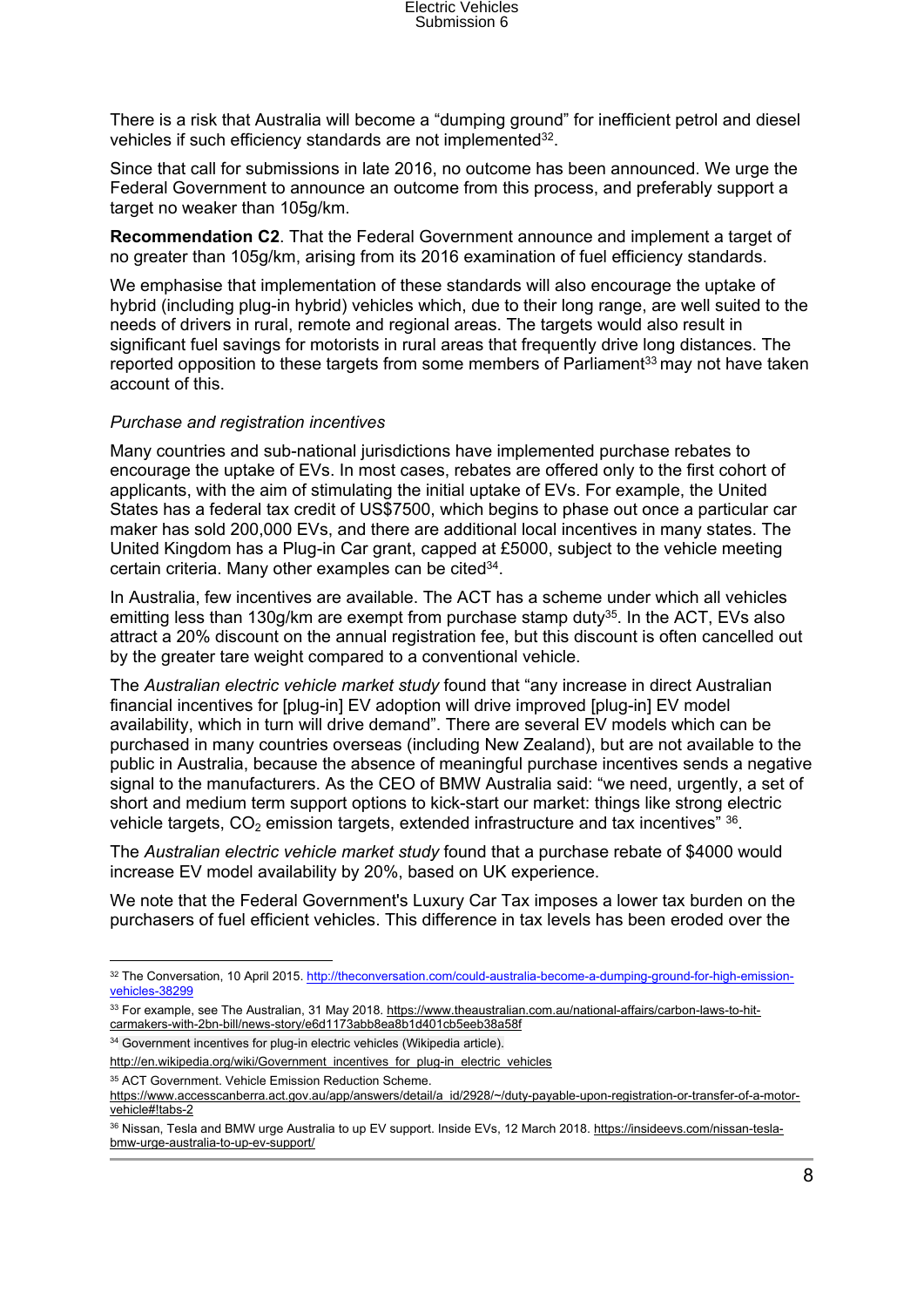past decade: it was 31% higher for less efficient vehicles in 2009, and is now only 16% higher, thus diminishing whatever encouragement there has been to prefer a luxury EV over a luxury petrol or diesel vehicle.

Some commentators have called for the Luxury Car Tax to be abolished for EVs. We support this call, but if it is not heeded, we would alternatively support a restoration of the difference in tax levels which prevailed in 2009.

Instead of outright purchase rebates, we consider that sufficient financial incentives can be generated through a short term exemption from GST, a waiver of purchase stamp duty, changes to the Luxury Car Tax, and registration discounts.

**Recommendation C3**. That the Federal Government exempt new EV purchases from GST for defined period, or until EVs reach a defined percentage of the national car fleet.

**Recommendation C4**. That other state and territory governments emulate the ACT policy of exempting all new EV sales from stamp duty.

**Recommendation C5**. That the Federal Government either exempt EVs from the Luxury Car Tax, or restore the level of preference to low emission vehicles which prevailed in 2009.

**Recommendation C6**. That other state and territory governments emulate the ACT policy of reducing annual registration fees for low emission vehicles, and ensure that EV drivers are not penalised by the greater tare weight of their vehicles.

Measures such as those recommended above should be implemented only after discussion between relevant Federal and state/territory Ministers and officials. Therefore, we recommend as follows.

**Recommendation C7***.* That the COAG Transport and Infrastructure Council discuss a range of financial incentive options for encouraging the uptake of EVs, with a view to determining a nationally consistent approach.

#### *Procurement targets*

The *Australian electric vehicle market study* found that limited numbers of EVs (300-500 cars per year) bought via a co-ordinated fleet buying program "would be sufficient to attract Original Equipment Manufacturer (OEM) interest to import new right-hand drive models not yet made available in Australia" <sup>37</sup>. In this context, the ACT Government announced in April 2018 that all of its newly leased government vehicles will be zero-emission vehicles by 2021, where fit for purpose. The switch will be phased in from 2019 38.

We commend this approach to the other states and territories, and to the Federal Government. Private sector companies with significant car fleets should be encouraged to emulate this example. We consider that the wide-scale use of EVs in government fleets offers an attractive mechanism for bringing more EVs into the second-hand market, without distorting the market.

**Recommendation C8**. That the Federal Government, and the other State and Territory Governments, emulate the ACT policy of setting a target date for newly leased government car fleet vehicles to be zero-emission vehicles.

#### *Charging infrastructure*

EV owners will generally charge their vehicles at home unless they are touring, or live in an

<sup>37</sup> Energeia. Australian electric vehicle market study: prepared for ARENA and CEFC.

<https://arena.gov.au/assets/2018/06/australian-ev-market-study-report.pdf>

<sup>38</sup> Renew economy, 16 April 2018. [https://reneweconomy.com.au/act-takes-lead-on-evs-all-new-government-cars-to-be-zero](https://reneweconomy.com.au/act-takes-lead-on-evs-all-new-government-cars-to-be-zero-emissions-78922/)[emissions-78922/](https://reneweconomy.com.au/act-takes-lead-on-evs-all-new-government-cars-to-be-zero-emissions-78922/)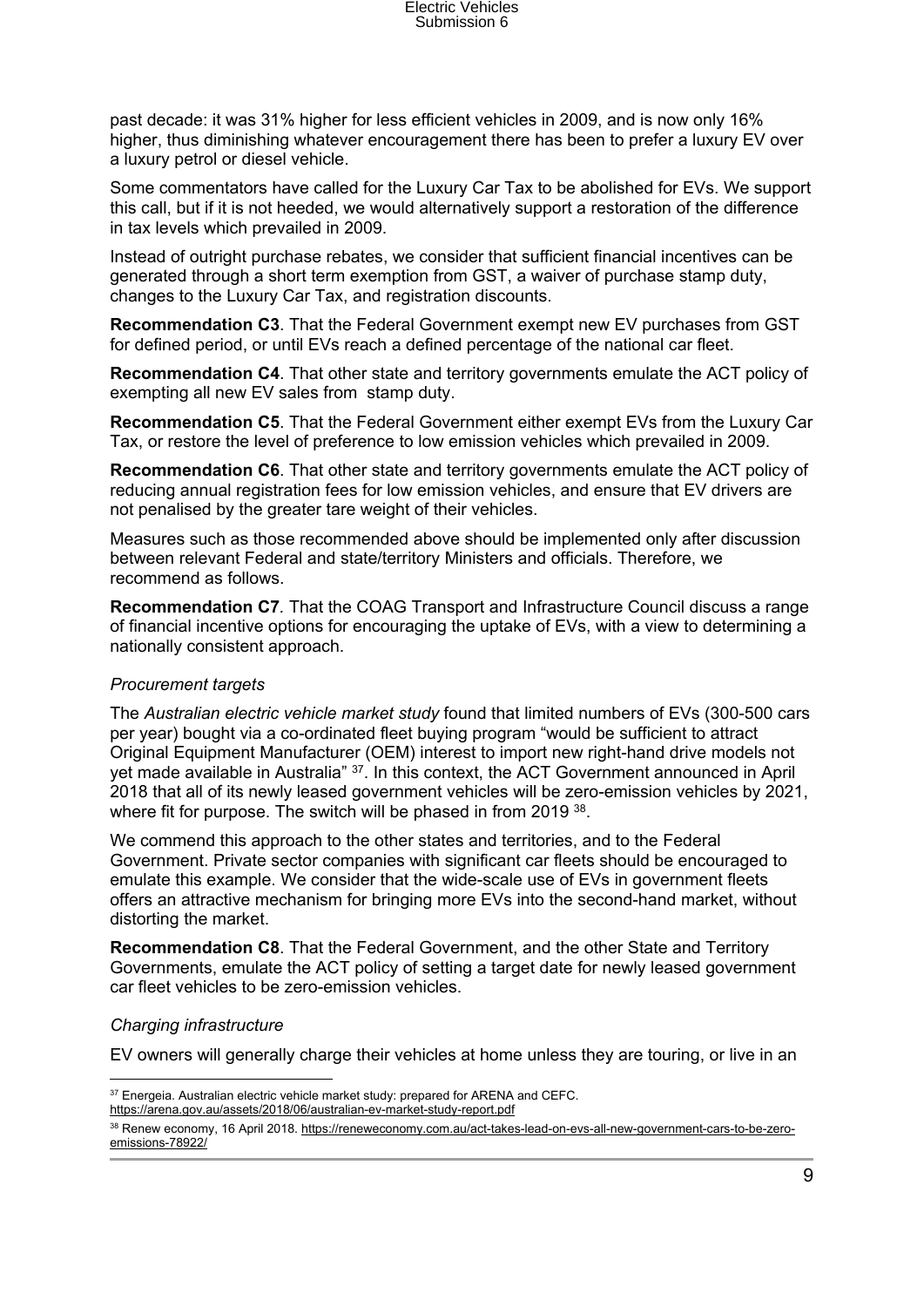apartment which lacks access to electricity at their designated parking space.

Charging infrastructure is being rolled out by EV companies (most notably Tesla) and by motoring organisations, such as the NRMA in New South Wales and the RAC in Western Australia. The Round Australia Electric Highway<sup>39</sup>, established by AEVA and the Tesla Owners Club of Australia, is an example of an initiative at the grassroots level, though it needs to be upgraded with DC fast chargers to render it practical for long distance motoring.

Some governments are funding the enhancement of charging infrastructure. For example, the UK announced in July 2018 that it had established a fund of £400M to support companies that produce and install charging points<sup>40</sup>. In Australia, the Queensland Government announced in 2017 that it will roll out the "Queensland Electric Super Highway" (from the Gold Coast to Cairns, and from Brisbane to Toowoomba) in collaboration with local councils and other partners<sup>41</sup>. And in May 2018, the ACT Government announced that it will fund 50 new EV public charging stations in Canberra<sup>42</sup>.

The *Australian electric vehicle market study* found that wide-scale deployment of charging infrastructure "increases market size by 20% [and] increases rate of adoption by 50%, based on UK data and Dutch experience, respectively".

In our view, given that it is early days for EV uptake, development of EV charging infrastructure in Australia is proceeding in a satisfactory manner. However, we urge state and territory governments to develop plans to ensure coverage of existing gaps, and to ensure that all major highways feeding regional and remote towns are covered.

One important gap involves apartment dwellers, who are usually faced with significant challenges in installing EV chargers at their overnight parking spaces, and attributing the cost to their own electricity account. We note that in April 2018 the ACT Government announced that it would require all new multi-unit and mixed use residential developments to install vehicle charging infrastructure<sup>43</sup>. This is a welcome development, but there is still a need to address the needs of EV owners in existing apartments.

Possible solutions include removing the power of bodies corporate to prevent owners from installing charging facilities, or requiring bodies corporate to allow EV owners to "piggyback" onto any existing common power supply<sup>44</sup>. In any case, we urge state and territory governments to consult with relevant stakeholders (for example, the NRMA, the EV Council, and the Strata Community Association, the peak industry body for Body Corporate and Community Title Management in Australia and New Zealand) to develop a nationallyconsistent solution to this issue.

**Recommendation C9**. That state and territory governments develop plans to fill any gaps in EV charging infrastructure, to ensure that all major highways feeding regional and remote towns are covered.

**Recommendation C10**. That state and territory governments consult with relevant stakeholders (such as the AEVA, NRMA, the EV Council, and the Strata Community

<http://europe.autonews.com/article/20180709/ANE/180709769/uk-plans-investment-boost-for-ev-charging> <sup>41</sup> Queensland Electric Super Highway. <https://www.qld.gov.au/transport/projects/electricvehicles/super-highway>

<sup>39</sup> Around Australia Electric Highway - now complete. <http://www.aeva.asn.au/Electric%20Highway> <sup>40</sup> UK plans investment boost for EV charging. Automotive news Europe, 9 July 2018.

<sup>42</sup> ACT Government to fund 50 new electric vehicle charging stations. Canberra Times, 29 May 2018. [https://www.canberratimes.com.au/politics/act/act-government-to-fund-50-new-electric-vehicle-charging-stations-20180528](https://www.canberratimes.com.au/politics/act/act-government-to-fund-50-new-electric-vehicle-charging-stations-20180528-p4zhzw.html) [p4zhzw.html](https://www.canberratimes.com.au/politics/act/act-government-to-fund-50-new-electric-vehicle-charging-stations-20180528-p4zhzw.html)

<sup>43</sup> New action plan to drive growth in electric vehicles.

[http://www.cmd.act.gov.au/open\\_government/inform/act\\_government\\_media\\_releases/rattenbury/2018/new-action-plan-to](http://www.cmd.act.gov.au/open_government/inform/act_government_media_releases/rattenbury/2018/new-action-plan-to-drive-growth-in-electric-vehicles)[drive-growth-in-electric-vehicles](http://www.cmd.act.gov.au/open_government/inform/act_government_media_releases/rattenbury/2018/new-action-plan-to-drive-growth-in-electric-vehicles)

<sup>44</sup> Greg Walpole. Submission in response to the ACT's Climate Strategy Discussion Paper, December 2017.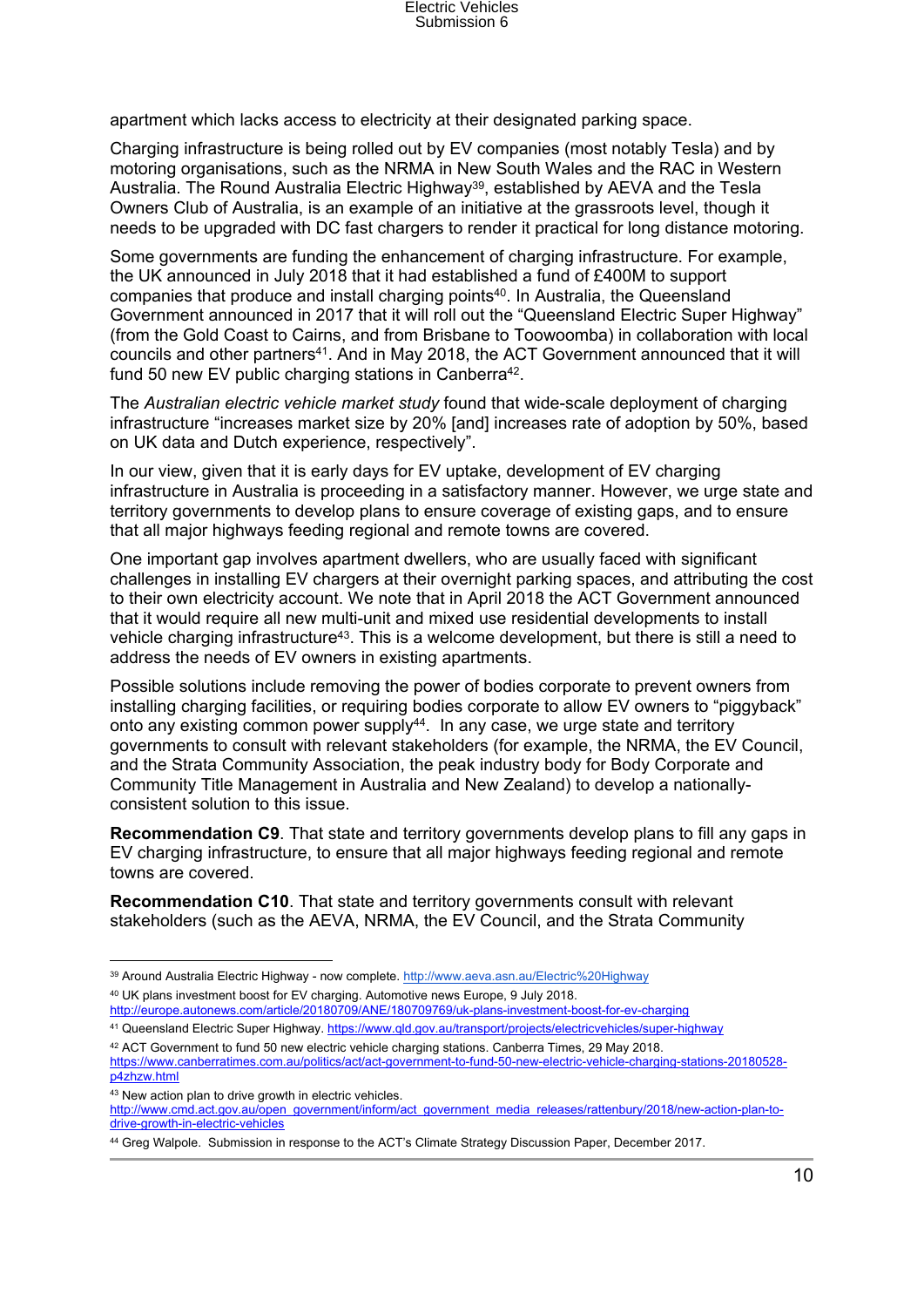Association) to develop solutions to the home charging needs of EV-owning apartment dwellers.

#### *Transit lanes*

The ACT's Zero Emission Vehicle Action Plan<sup>45</sup> includes a measure to "permit zero emissions vehicles to drive in transit lanes until 2023". Other states and territories could consider emulating this measure.

#### *Sunset dates for petrol and diesel vehicles*

In July 2017 both France and the UK announced that they would end sales of petrol and diesel cars by 2040. The Scottish Government has announced that it is aiming to do this by 2032 and the Netherlands has set a target date of 2025. In September 2017, China announced that it was considering a similar ban<sup>46</sup>.

We recognise that any such measure would provoke significant political opposition in Australia. However, we suggest that the MFVE discuss these international developments after obtaining expert advice on their implications for Australia, given Australia's near-total reliance on vehicle imports.

**Recommendation C11**. That the Ministerial Forum on Vehicle Emissions discuss the sunset dates for petrol and diesel vehicles announced by France, the UK, the Netherlands and China, and their implications for Australia.

#### **TERM OF REFERENCE E**

## **"HOW FEDERAL, STATE AND TERRITORY GOVERNMENTS COULD WORK TOGETHER TO SUPPORT EV UPTAKE AND MANUFACTURING, SUPPLY AND VALUE CHAIN ACTIVITIES"**

This submission has already referred to actions which could be taken by the Federal Government on the one hand, and by State and Territory governments, on the other. Effective action to drive the uptake of EVs in Australia will require collaboration between these two levels of government.

It is important that there be an effective mechanism for dialogue between the Federal and the State/Territory Governments. COAG is best placed to ensure the establishment of such a mechanism. One possibility is the COAG Transport and Infrastructure Council. Another is the Ministerial Forum on Vehicle Emissions (MFVE).

However, the Terms of Reference for the MFVE<sup>47</sup> imply that this Forum is composed only of three Federal Ministers, supported by a Federal Interdepartmental working group. It is focussed largely on fuel efficiency standards, but it is also charged with examining "future infrastructure to support new vehicles".

**Recommendation E1**. That COAG determine the most appropriate process for future collaboration on national policies to accelerate the uptake of EVs, including possible roles for the Transport and Infrastructure Council, and the Ministerial Forum on Vehicle Emissions.

Below we summarise the actions which we see as useful within such a collaborative

<sup>45</sup> ACT Government. New action plan to drive growth in electric vehicles. [http://www.cmd.act.gov.au/open\\_government/inform/act\\_government\\_media\\_releases/rattenbury/2018/new-action-plan-to](http://www.cmd.act.gov.au/open_government/inform/act_government_media_releases/rattenbury/2018/new-action-plan-to-drive-growth-in-electric-vehicles)[drive-growth-in-electric-vehicles](http://www.cmd.act.gov.au/open_government/inform/act_government_media_releases/rattenbury/2018/new-action-plan-to-drive-growth-in-electric-vehicles)

<sup>46</sup> The Guardian, 11 September 2017. [https://www.theguardian.com/world/2017/sep/11/china-to-ban-production-of-petrol-and](https://www.theguardian.com/world/2017/sep/11/china-to-ban-production-of-petrol-and-diesel-cars-in-the-near-future)[diesel-cars-in-the-near-future](https://www.theguardian.com/world/2017/sep/11/china-to-ban-production-of-petrol-and-diesel-cars-in-the-near-future)

<sup>47</sup> <https://infrastructure.gov.au/vehicles/environment/forum/tor.aspx>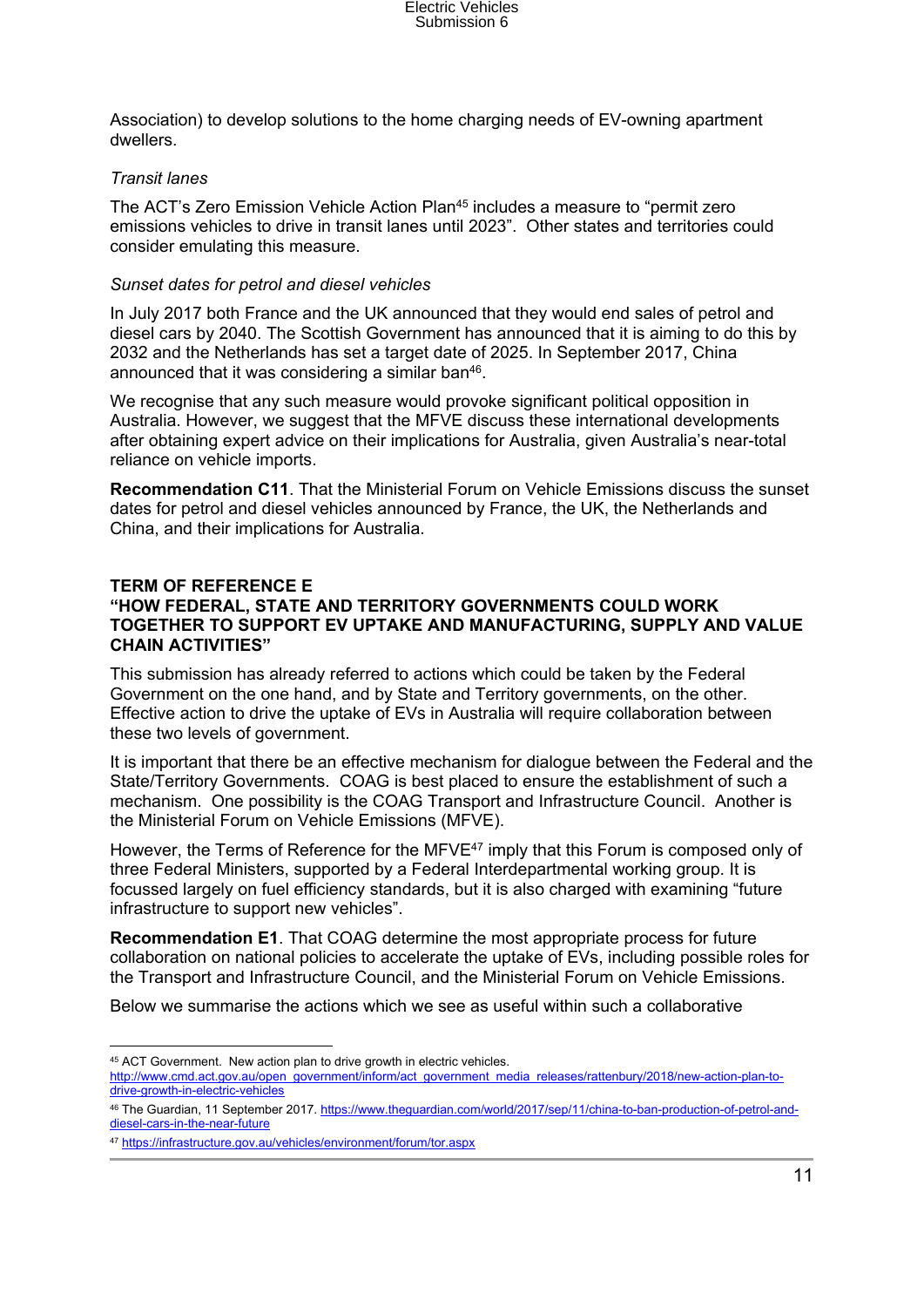## framework.

*On the part of the Federal Government*:

- set a clear target for emissions reduction (greenhouse gas abatement) in the transport sector;
- define a clear policy framework to deliver on this target;
- ensure that the Clean Energy Finance Corporation is able to continue investing in EV manufacturing and supply chain activities;
- coordinate, through the Ministerial Forum on Vehicle Emissions, the development of an EV roadmap for Australia;
- complete the introduction of fuel efficiency standards;
- exempt new EV purchases from GST for a three year period;
- review the Luxury Car Tax, with the aim of giving greater encouragement to uptake of EVs;
- coordinate, through the COAG Transport and Infrastructure Council, a discussion of financial incentive options for encouraging the uptake of EVs, with a view to determining a nationally consistent approach;
- set targets for the electrification of the Federal Government car fleet: and
- develop a medium term plan to migrate the existing fuel excise to a mixture of a reduced fuel excise and a per-kilometre levy applied to all vehicles.

*On the part of the State and Territory governments*:

- contribute to the development of the national EV roadmap (or, in the absence of Federal action, develop their own roadmaps);
- contribute policy options to the discussion on financial incentives for EV uptake:
- emulate the ACT policy of reducing annual registration fees for low emission vehicles, and ensure that EV drivers are not penalised by the greater tare weight of their vehicles;
- set targets for the electrification of their government car fleets;
- develop plans to fill any gaps in EV charging infrastructure within their states or territories;
- consult with relevant stakeholders to develop solutions to the home EV charging needs of apartment dwellers; and
- provide encouragement and support to the TAFE sector in retraining auto mechanics and related trades to work in the EV sector.